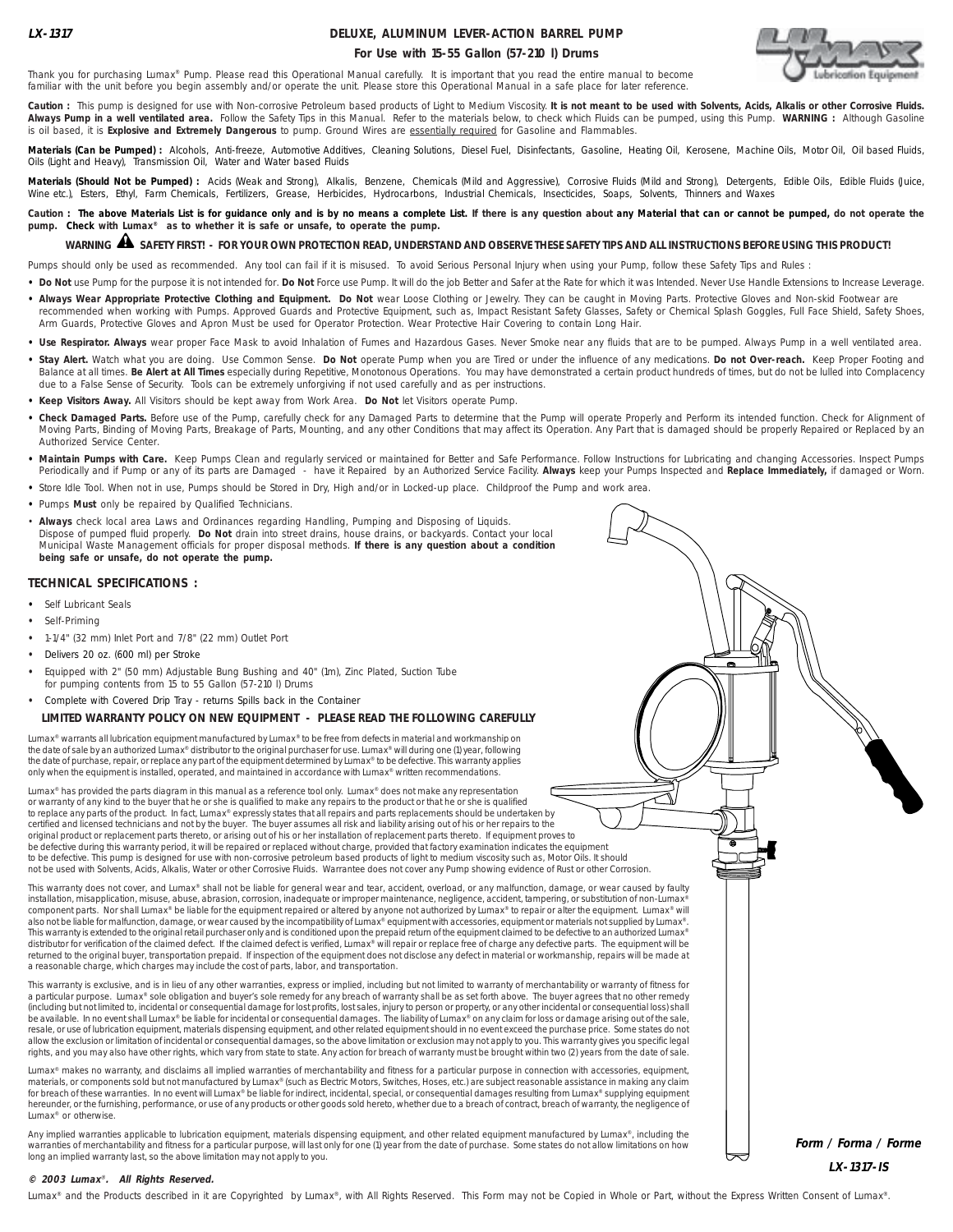### **BOMBA DE BARRIL DE LUJO DE ACCIÓN DE PALANCA DE ALUMINIO**



**Para ser utilizada con tambores de 15 (56 lts.) a 55 galones (207 lts.)**

Gracias por comprar la bomba Lumax ®. Sírvase leer cuidadosamente este Manual de Funcionamiento. Es importante que usted lea todo el manual para familiarizarse con la unidad antes de comenzar el ensamblaje y/o funcionar la unidad. Sírvase mantener este Manual de Funcionamiento en un lugar seguro para referencia futura.

**Precaución :** Esta bomba está diseñada para ser utilizada con productos no corrosivo a base de petróleo, de viscosidad ligera a medi. **No está diseñada para ser utilizada con solventes, ácidos, álcali u otros fluidos corrosivos. Siempre bombee en un área bien ventilada.** Siga los tips de seguridad en este Manual). Refiérase a los siguientes materiales para verificar qué materiales pueden ser bombeados con esta bomba. **PELIGRO:** Aunque la gasolina es a base de aceite, **es explosiva y extremadamente peligrosa** para bombear. Para los alambres de tierra esencialmente se requieren la gasolina y flammables.

Materiales (pueden ser bombeados) : Alcoholes, Anticongelante, Aditivos para automóviles, Soluciones de limpieza, Fluido diesel, Desinfectantes, Gasolina, Aceite para calentar, Querosén, Aceites para máquinas, Aceite de motor, Fluidos a base de aceites, Aceites (Ligeros y Pesados), Aceite de transmisión, Agua y Fluidos a base de agua

**Materiales (no deberían ser bombeados) :** Ácidos (débiles y fuertes), Álcalis, Benceno, Químicos (Suaves y Agresivos), Fluidos corrosivos (Suaves y Fuertes), Detergentes, Aceites comestibles, Fluidos comestibles (Jugos, vino, etc.), Éteres, Etilos, Químicos agropecuarios, Fertilizantes, Grasa, Herbicidas, Hidrocarbonos, Químicos industriales, Insecticidas, Jabones, Solventes, Tiner y Ceras

Precaución: La anterior lista de materiales es solo una guía y de ninguna manera es una lista completa. Si tuviese una pregunta sobre qué materials pueden ser bombeados o no, no **funcione la bomba. Verifique con Lumax\* si el material es seguro para funcionar la bomba, o no.**

## **ADVERTENCIA ¡SEGURIDAD PRIMERO! ¡PARA SU PROPIA PROTECCIÓN: LEA, ENTIENDA Y SIGA ESTOS TIPS DE SEGURIDAD Y TODAS LAS INSTRUCCIONES ANTES DE UTILIZAR ESTE PRODUCTO!** !

Las bombas solamente deberían ser utilizadas según se recomienda. Si no es utilizada correctamente, cualquier herramienta puede fallar. Para evitar graves lesiones personales al utilizar su bomba, siga los siguientes tips y normas de seguridad:

- **No** utilice la Bomba para otro propósito.
- **No** forje la bomba. Funcionará mejor y más seguro a la velocidad para la cual fue diseñada. Nunca utilice extensiones de palanca para aumentar el brazo de la palanca.
- · Vista siempre el traje y el equipo protector apropiado. No vista ropa suelta o joyas. Éstas pueden ser atrapadas en las partes movibles. Los guantes protectores y calzado que no resbale son recomendables cuando trabaje con bombas. Protectores adecuados y equipo de protección tales como anteojos de seguridad resistentes a los impactos, anteojos protectores contra salpicaduras químicas o de seguridad, pantalla completa para la cara, zapatos de seguridad, protectores para brazos, guantes protectores y delantal deben ser utilizados para la protección del operador. Utilice una cubierta protectora para el cabello, para cubrir el cabello largo.
- · Use Respirador. Siempre use la mascara facial adecuada para evitar la inhalación de vapores y gases peligrosos. Nunca fume cerca de cualquier fluido que deba ser bombeado. Bombee siempre en un área bien ventilada.
- **Manténgase alerta.** Vigile siempre lo que hace. Utilice el sentido común. **No** funcione la bomba cuando usted esté cansado o bajo la influencia de algún medicamento. **Manténgase alerta en todo momento** especialmente durante operaciones repetitivas y monótonas. Usted puede haber demostrado un producto varios cientos de veces, sin embargo, no se confíe demasiado debido a un falso sentido de seguridad. Si no se utilizan cuidadosamente y según las instrucciones, las herramientas pueden ser extremadamente implacables.
- **No se estire.** Mantenga el equilibrio y el balance adecuado en todo momento.
- **Mantenga a los visitantes alejados.** Todos los visitantes deberán mantenerse lejos del área de trabajo. **No** deje que los visitantes funcionen la bomba.
- · Revise las piezas dañadas. Antes de utilizar la bomba, revise cuidadosamente si hay alguna pieza dañada para determinar si la bomba funcionará correctamente y realizará su función. Revise la alineación de las piezas movibles, unión de las piezas movibles, ruptura de las piezas, montaje, y cualquier otra condición que pueda afectar su funcionamiento. Cualquier pieza que esté dañada deberá ser reparada o reemplazada adecuadamente por un Centro de Servicio autorizado.
- **Mantenga las bombas con cuidado.** Mantenga las bombas limpias y hágales servicio o mantenimiento regularmente para un mejor rendimiento y mas seguro. Siga las instrucciones para lubricación y cambiar los accesorios. Inspeccione las bombas periódicamente y si la bomba o cualquiera de sus piezas están dañadas: - haga que un Representante Autorizado de Servicio lo repare. Mantenga sus bombas inspeccionadas **siempre** y **reemplácela inmediatamente**, si se daña o se desgasta.
- **•** Almacene la herramienta cuando no este en uso. Las bombas deberían ser almacenadas en un lugar seco, en alto y/o cerrado. Mantenga la bomba y el área de trabajo fuera del alcance de los niños.
- **•** Las bombas **deben** ser reparadas solamente por Técnicos Calificados.
- Revise siempre las leyes y ordenanzas locales relacionadas con el manejo, bombeo y disposición de los fluidos bombeados. Deseche los fluidos bombeados adecuadamente. No drene los fluidos en los drenajes de la calle, drenajes de la casa o patios traseros. Contacte a sus funcionarios municipales locales de desecho sobre los métodos adecuados de desecho. **Si tiene alguna pregunta sobre si es seguro funcionar la bomba o no, no funcione la bomba.**

#### **ESPECIFICACIONES TÉCNICAS :**

- **•** Sellos auto-lubricantes
- **•** Auto imprimador
- **•** Puerto de Entrada 1-1/4" (32 mm) y Puerto de Salida 7/8" (22 mm)
- **•** Entrega 20 oz. (600 ml) por golpe
- Tiene un tapón de boquilla ajustable de 2" (50 mm) y 40" (1m) de tubo de succión enchapado en Zinc para bombear el contenido de tambores desde 15 a 55 galones (57-210 litros)
- **•** Acabado con bandeja cubierta para goteo que retorna los botes al depósito

#### **POLÍTICA DE GARANTÍA LIMITADA SOBRE EL NUEVO EQUIPO SÍRVASE LEER CUIDADOSAMENTE LO SIGUIENTE :**

Lumax® garantiza que todo equipo de lubricación fabricado por Lumax® esté libre de defectos en cuanto a material y mano de obra a la fecha de la venta por parte de un distribuidor autorizado Lumax® al comprador original pa el uso. Durante un (1) año, después de la fecha de compra, Lumax® reparará, o reemplazará cualquier pieza del equipo que Lumax® determine que está defectuosa. Esta garantía se aplica solamente cuando el equipo está instala operado y mantenido de conformidad con las recomendaciones escritas de Lumax®.

Lumax® ha suministrado el diagrama de piezas en este manual solamente como una herramienta de referencia. Lumax® no entrega ninguna representación o garantía de ningún tipo al comprador de que él o ella está calificado para realizar ninguna reparación al producto o que él o ella está calificado para reemplazar alguna pieza del producto. De hecho, Lumax® manifiesta expresamente que todas las reparaciones y piezas de reemplazo deberían ser realizados por técnicos certificados y licenciatarios y no por el comprador. El comprador asume todos los riesgos y responsabilidades que surjan de sus reparaciones hechas al producto original o a las piezas de reemplazo del mismo, o que surjan de la instalación de piezas de reemplazo al mismo. Si el equipo demuestra estar defectuoso durante este período de garantía, será reparado o reemplazado sin cargos, siempre que el examen de la fábrica indique que el equipo está defectuoso. Esta bomba está diseñada para ser utilizada con productos hechos a base de petróleo no corrosivo de viscosidad ligera a media tales como aceite de motores. No deberá ser utilizada con solventes, ácidos, álcalis, agua u otros fluidos corrosivos. La garantía no cubre ninguna bomba que muestra signos de óxido o alguna otra corrosión.

Esta garantía no cubre, y Lumax® no será responsable del desgaste general, accidentes, sobrecarga, o algún malfuncionamiento, daño o desgaste causado por una mala instalación, aplicación errada, maluso, abuso, abrasión corrosión, mantenimiento inadecuado, o impropio, negligencia, accidente, manipulación o sustitución de piezas componentes que no sean Lumax®. Lumax® tampoco será responsable del equipo reparado o alterado por alguien que no esté autorizado por Lumax® para reparar o alterar el equipo. Lumax® tampoco será responsable por el mal funcionamiento, daño, o desgaste causado por la incompatibilidad del equipo Lumax® con accesorios, equipo o materiales que no sean suministrados por Lumax®. Esta garantía sólo se extiende al comprador original al detal y está condicionada a la devolución prepagada del equipo considerado defectuoso a un distribuidor Lumax® auto prepagado. Si la inspección del equipo no revela ningún defecto en los materiales o mano de obra, las reparaciones serán hechas a un precio razonable, cuyos cargos pueden incluir los costos de piezas, mano de obra y transp

Esta garantía es exclusiva, y es in lieu de cualquier otra garantía, expresa o implícita, incluyendo pero no limitada a la garantía de mercadeabilidad o garantía de aptitud para un fin específico. La única obligación de Lu el único remedio del comprador en caso de alguna violación de la garantía deberá ser como se establece arriba. El comprador acuerda que ningún otro remedio estará disponible (incluyendo pero no limitado al daño, incidental o a consecuencia de las ganancias perdidas, ventas perdidas, daños a la persona o a la propiedad, o cualquier pérdida incidental o consecuencia). Lumax® no será responsable en ningún momento por los daños incidentales o consecuenciales. La responsabilidad de Lumax® por cualquier reclamo o pérdida que surja de la venta, reventa o uso del equipo de lubricación, equipo nispensador de materiales, y otro equipo relacionado no deberá en ningún<br> derechos legales específicos, y usted también puede tener otros derechos, que pueden variar de estado a estado. Cualquier acción por la violación de la garantía deberá ser presentada dentro de los dos (2) años a partir de de la venta. Lumax® no otorga ninguna garantía y renuncia a todas las garantías implícitas sobre la mercadeabilidad y aptitud para un fin especifico en relación con los accesorios, equipos, materiales o componentes vendido pero no fabricados por Lumax® (tales como motores eléctricos, interruptores, mangueras, etc.) están sujetos a la asistencia razonable para realizar cualquier reclamo por el incumplimiento de estas garantías. Lumax® no sera .<br>responsible en ningún caso por los daños indirectos, incidentales, especiales o consecuenciales resultantes del suministro de parte de Lumax® del equipo bajo el presente, o el suministro, rendimiento o uso de cualquier p u otros bienes vendidos en el presente, sea debido a un incumplimiento del contrato, incumplimiento de la garantía, la negligencia de Lumax® o de otro modo.

Cualquier garantía implícita aplicable al equipo de lubricación, equipo dispensador de materiales, y otro equipo relacionado fabricado por Lumax®, incluyendo las garantías de mercadeabilidad y aptitud para un fin específic solamente durará un (1) año a partir de la fecha de compra. Algunos estados no permiten límites sobre la duración de una garantía implícita, por lo que el limite arriba expresado puede variar para usted.

**© 2003 Lumax** ®, **Todos los derechos reservados.** Lumax® y los productos descritos están registrados por Lumax® como propiedad literaria, con todos los derechos reservados. Este documento no puede ser copiado en todo o en parte sin el consentimiento expreso por escrito de Lumax®.